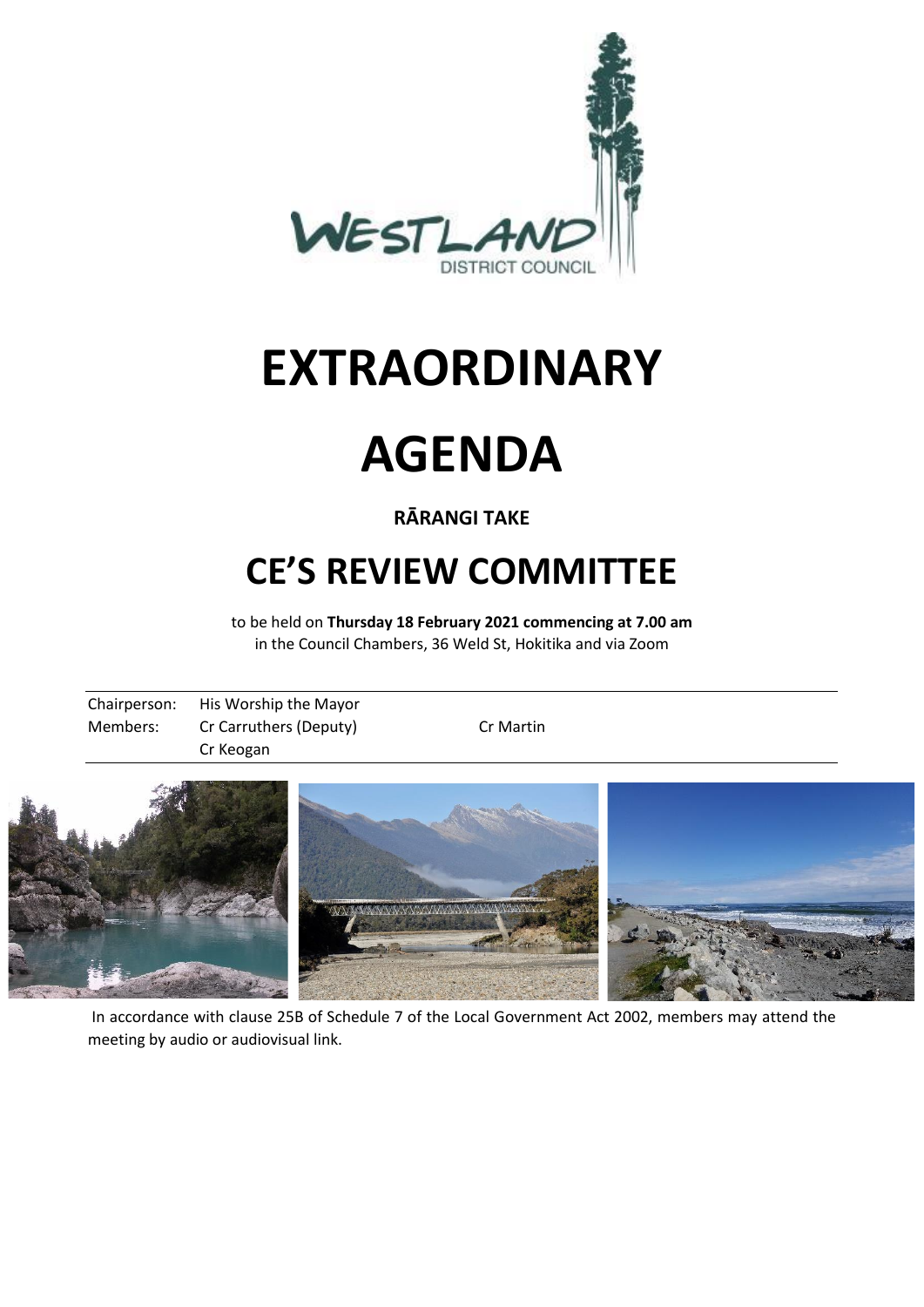# **Council Vision:**

*We work with the people of Westland to grow and protect our communities, our economy and our unique natural environment.*

# **Purpose:**

The Council is required to give effect to the purpose of local government as prescribed by section 10 of the Local Government Act 2002. That purpose is:

- (a) To enable democratic local decision-making and action by, and on behalf of, communities; and
- (b) To promote the social, economic, environmental, and cultural well-being of communities in the present and for the future.

#### **1. NGĀ WHAKAPAAHA APOLOGIES**

#### **2. WHAKAPUAKITANGA WHAIPĀNGA DECLARATIONS OF INTEREST**

Members need to stand aside from decision-making when a conflict arises between their role as a Member of the Council and any private or other external interest they might have. This note is provided as a reminder to Members to review the matters on the agenda and assess and identify where they may have a pecuniary or other conflict of interest, or where there may be a perception of a conflict of interest.

If a member feels they do have a conflict of interest, they should publicly declare that at the start of the meeting or of the relevant item of business and refrain from participating in the discussion or voting on that item. If a member thinks they may have a conflict of interest, they can seek advice from the Chief Executive or the Group Manager: Corporate Services (preferably before the meeting). It is noted that while members can seek advice the final decision as to whether a conflict exists rests with the member.

#### **3. CONFIRMATION OF APPOINTMENT OF CR KEOGAN TO COMMITTEE**

### **4. KA MATATAPU TE WHAKATAUNGA I TE TŪMATANUI RESOLUTION TO GO INTO PUBLIC EXCLUDED**

(to consider and adopt confidential items)

Resolutions to exclude the public: Section 48, Local Government Official Information and Meetings Act 1987.

The general subject of the matters to be considered while the public are excluded, the reason for passing this resolution in relation to each matter and the specific grounds under Section 48(1) of the Local Government Official Information and Meetings Act 1987 for the passing of the resolution are as follows: